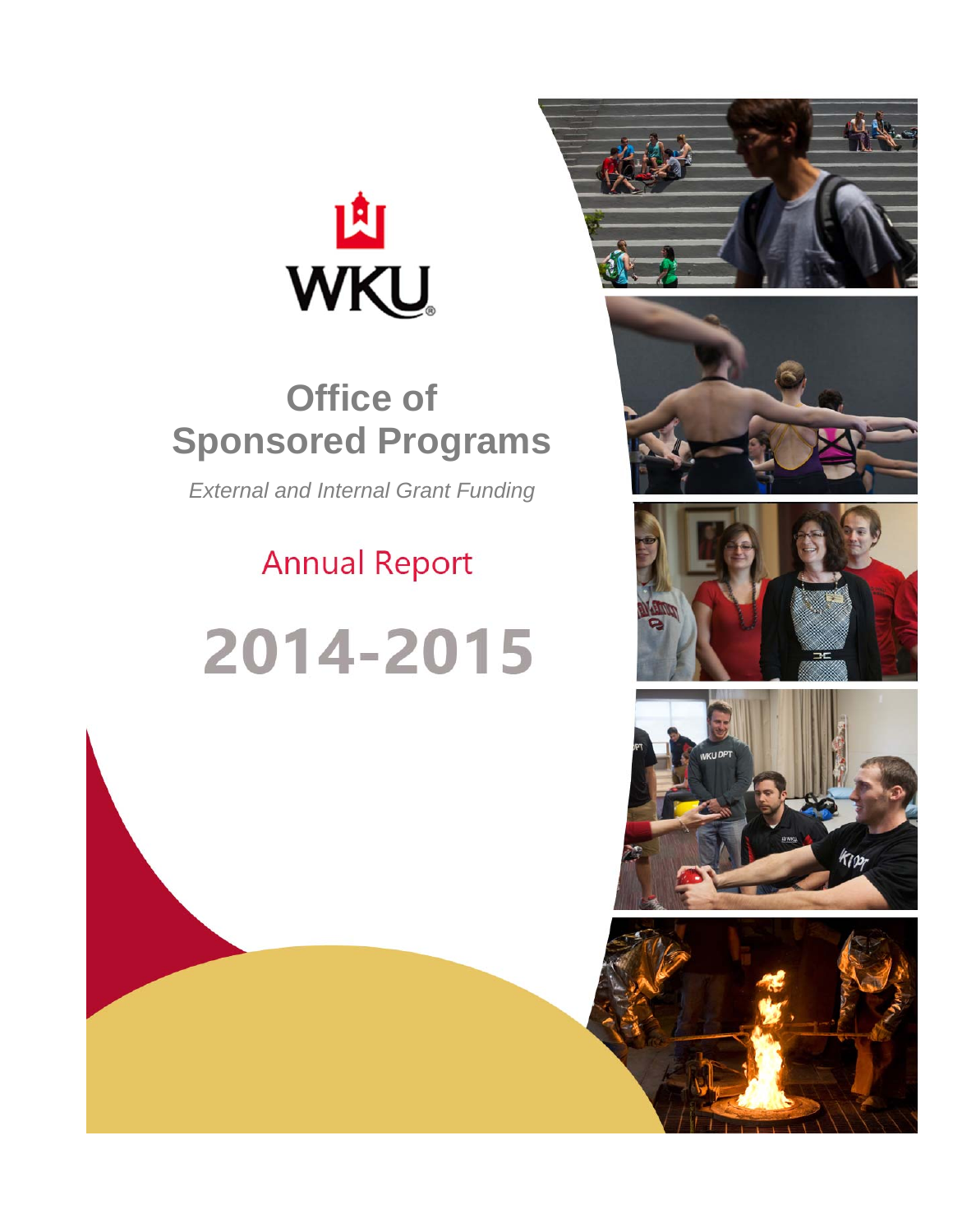## **Introduction**

The Office of Sponsored Programs (OSP) is a service unit in the Office of Research and Creative Activity in the division of Academic Affairs. We are dedicated to providing assistance to faculty and staff of WKU to be successful in competing for external funding. OSP coordinates all externally funded grant applications; assures regulatory compliance with applicable federal, state and agency regulations; negotiates contracts and other agreements, and administers WKU's internal grant programs. OSP is committed to providing excellent grants management expertise and customer service to facilitate responsible stewardship of externally sponsored projects.

The following report provides summary and analytical information as well as graphic representations of sponsored programs activity at WKU during fiscal year 2015.

## **Summary of Award Activity for the Past Year**

#### **Funding Overview**

Fiscal year 2015 (FY15) saw an increase in sponsored programs activity as WKU submitted 236 proposals for \$56,956,653 in external funding. Funds requested augment internal resources to promote research, instruction, outreach and other types of externally-funded activities on campus.

A total of 205 awards for a total of \$21,467,966 were received during FY15. This compares with 172 awards received in FY14 totaling \$20,913,079.

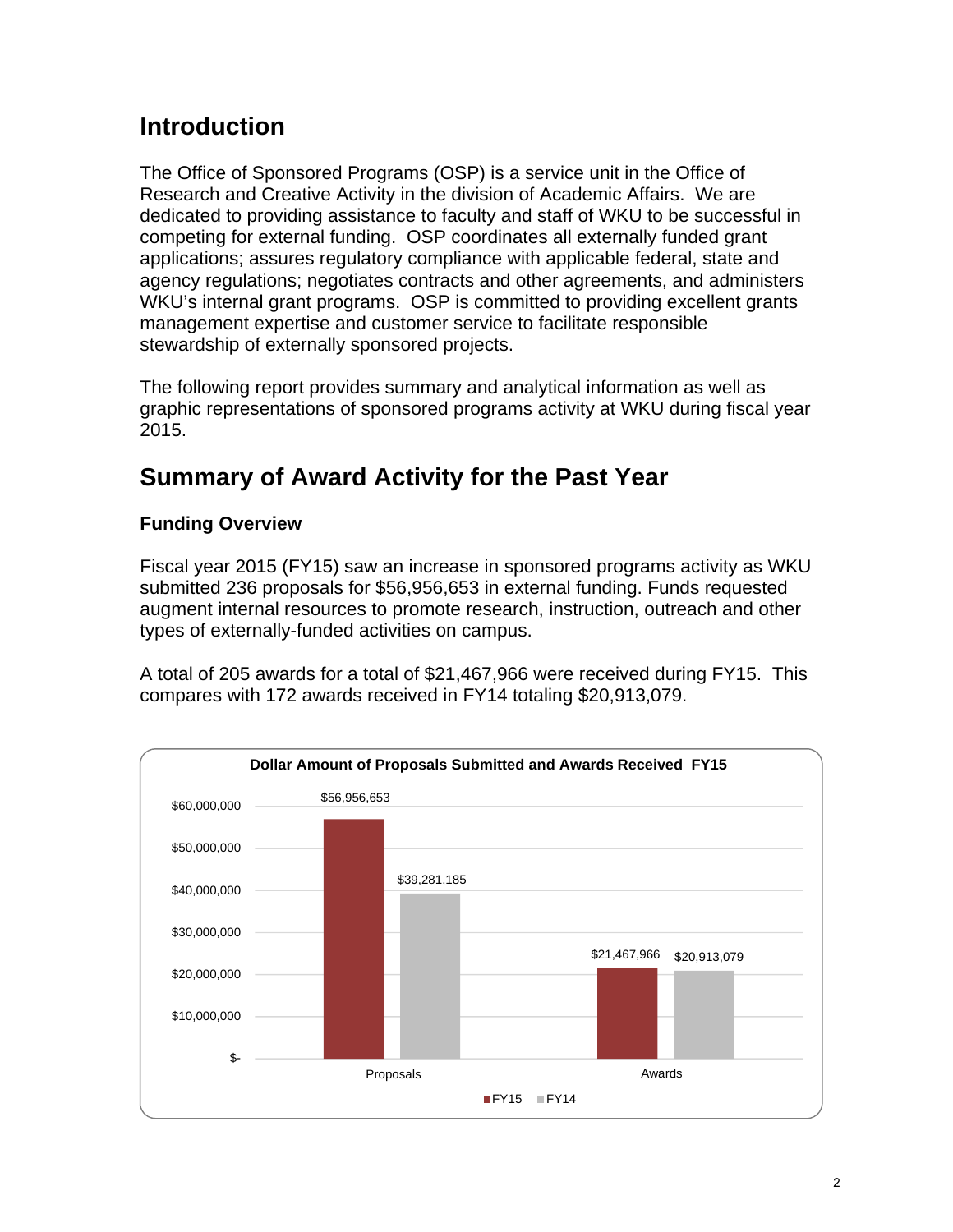

# **Funding Agencies**

#### **Federal**

Awards from the federal government totaled \$9,962,091 comprising 46% of the total amount received in FY15. This year, U.S. Department of Agriculture (USDA) was the leading funder both in terms of total awards (15) and total dollars (\$1,776,165). The U.S. Department of Health and Human Services (DHHS) also provided WKU with significant funding for projects totaling \$1,662,776.

#### **State**

In FY15, state agencies supported projects worth \$2,386,558. It is important to note that state agencies also channeled significant federal funding to WKU in the form of pass-through awards. These totals are captured under the federal totals since the federal government is the primary source of funding.

#### **Private/Non-Profit**

Private/non-profit agencies provided awards totaling \$5,318,508. This represents numerous individuals working in collaboration with private sources to offer a myriad of services, many of which involve research and other experiences for undergraduate and graduate students.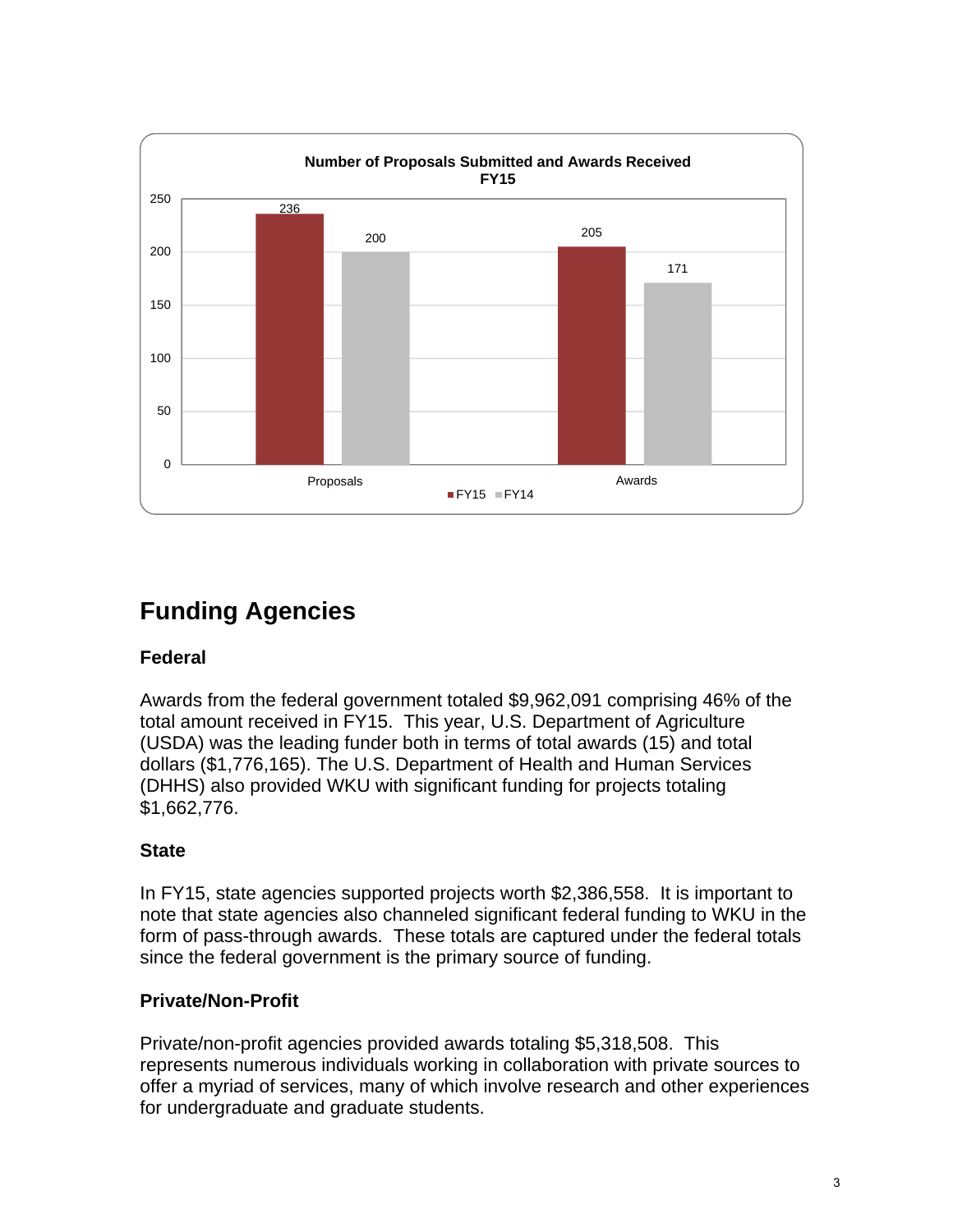| <b>Awards by Sponsor Type</b> | <b>Dollar Amount</b> |            | <b>Number of Awards</b> |  |
|-------------------------------|----------------------|------------|-------------------------|--|
| Federal                       |                      | 9,962,091  | 107                     |  |
| <b>State</b>                  |                      | 2,386,558  | 37                      |  |
| Local                         |                      | 83,310     | 9                       |  |
| Private                       |                      | 5,318,507  | 49                      |  |
| International                 |                      | 3,717,500  |                         |  |
| <b>TOTAL</b>                  |                      | 21,467,966 | 205                     |  |

# **Award Activity by College**

Awards range by research, public service/outreach, continuing education and instruction.

| <b>Awards by Colleges and Other Units</b>            | <b>Dollar Amount</b> | <b>Number of Awards</b> |  |
|------------------------------------------------------|----------------------|-------------------------|--|
| College of Education & Behavioral<br><b>Sciences</b> | \$5,739,547          | 34                      |  |
| College of Health & Human Services                   | \$1,634,486          | 35                      |  |
| Gordon Ford College of Business                      | \$124,992            | 4                       |  |
| Ogden College of Science &<br>Engineering            | \$9,988,115          | 96                      |  |
| Potter College of Arts & Letters                     | \$180,302            | 8                       |  |
| <b>University College</b>                            | \$526,565            | 7                       |  |
| <b>Other Units</b>                                   | \$3,273,959          | 21                      |  |
| <b>TOTAL</b>                                         | \$21,467,966         | 205                     |  |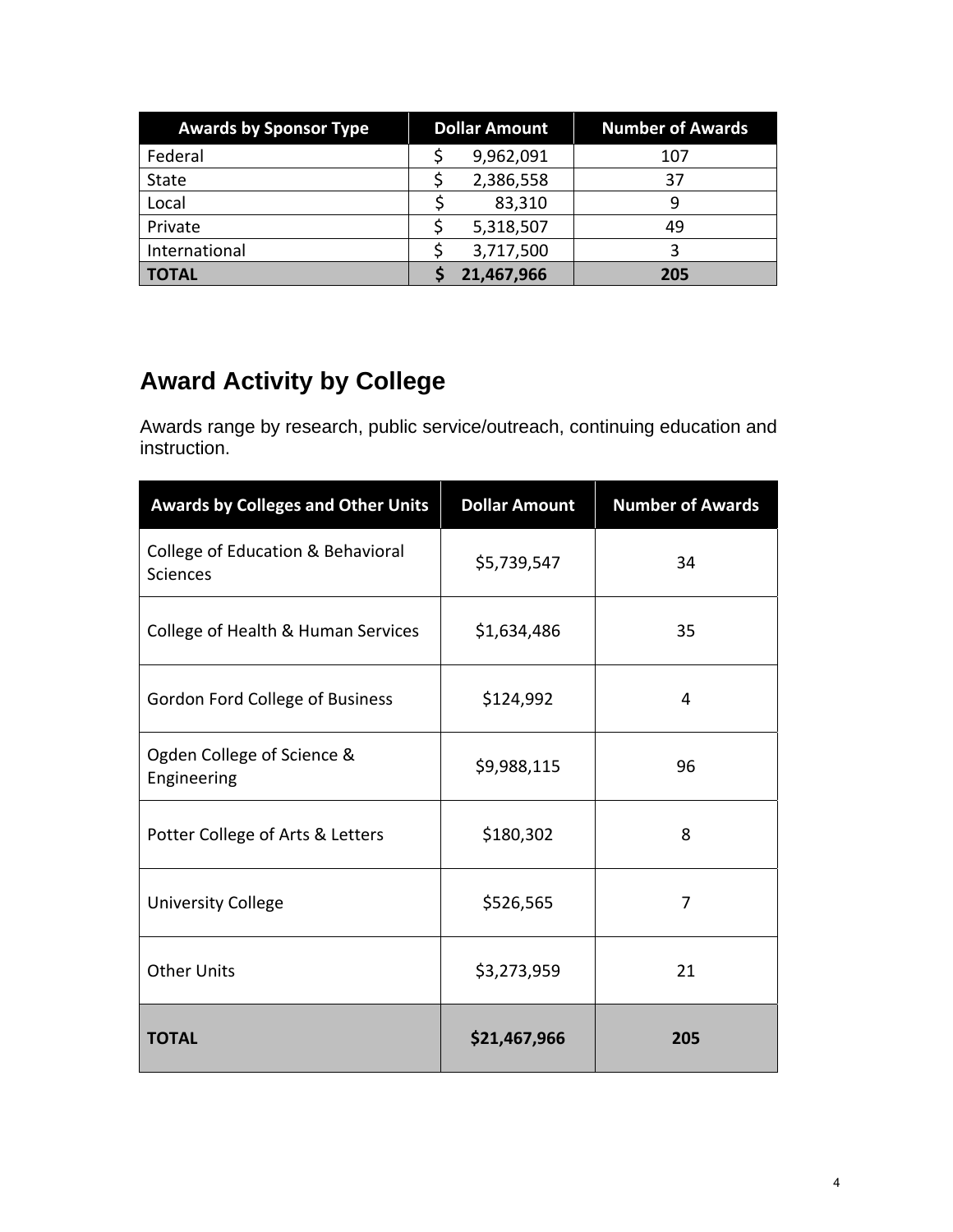





*Note:* Grant proposals submitted in one fiscal year are not always awarded in the same fiscal year. Therefore, direct comparisons should not be made between the number of proposals submitted and the number of awards received in a given fiscal year, nor the amount requested and the amount received.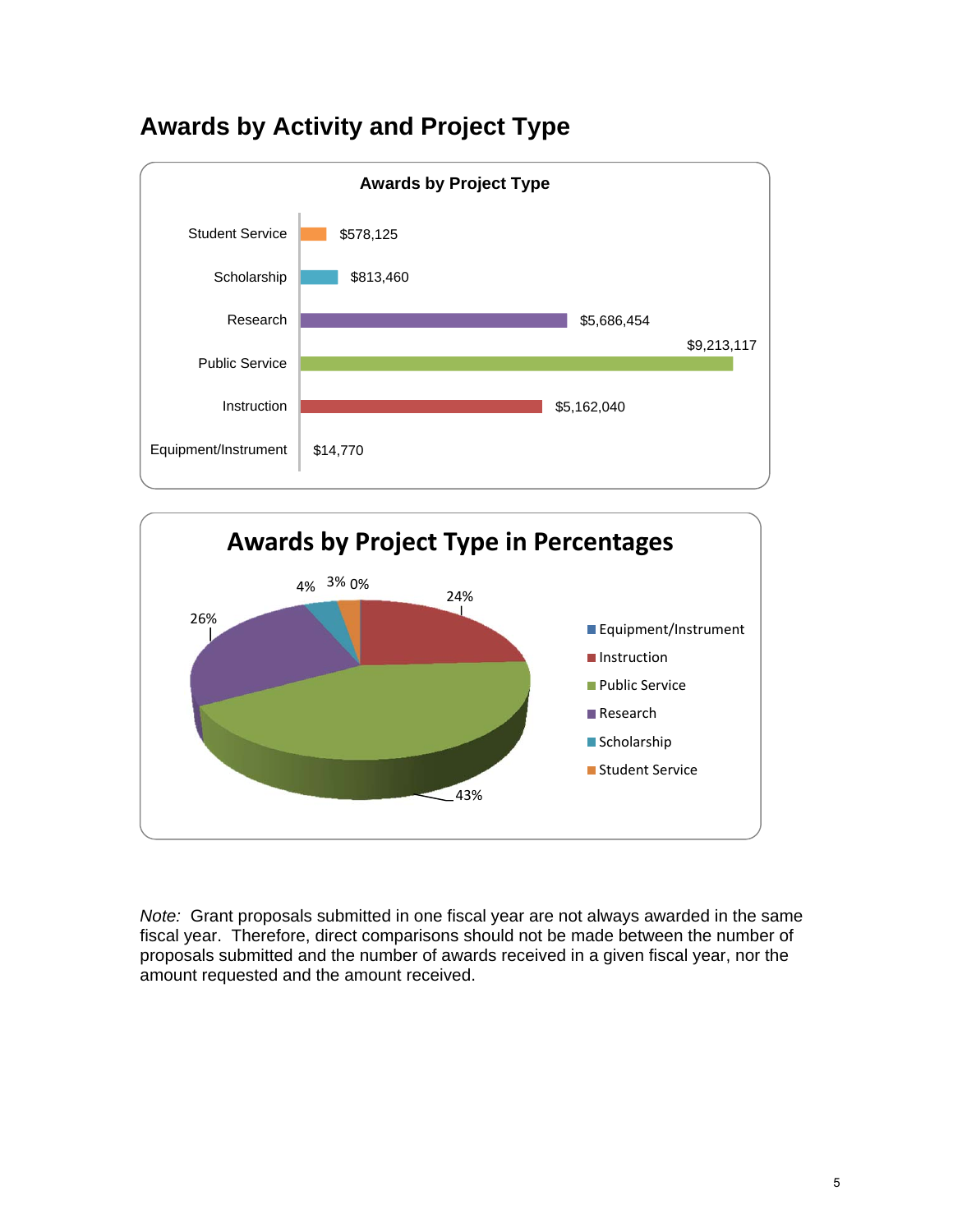### **Internal Grant Programs**

#### *Research & Creative Activities Program*

RCAP provides internal grants to eligible WKU faculty to support individual or collaborative research, scholarly and/or creative projects.

Eligible faculty apply for funding through two program categories:

- **Category I** awards up to \$16,000 per application with the stated objective of enhancing the competitiveness of a proposal for external grant funding.
- **Category II** awards up to \$8,000 per application to support the general development, expansion, or enhancement of faculty research and scholarly activity.

To foster both inter-collegiate and external multidisciplinary collaborations, each category is divided into three program tracks:

- Track S (**S**ingular): A single, focused research, scholarly, or creative project
- Track C (inter-**C**ollegiate): Collaborations between two or more WKU colleges
- Track E (**E**xternal/inter-institutional): Collaborations with other institutions

In FY15, RCAP suspended its annual call for proposals as the program shifted from a Fall to Spring submission deadline. In lieu of a competitive funding cycle, faculty from all colleges were invited to submit "off-cycle" requests for timesensitive funding needs. Awards totaling \$62,226 were made during FY15\* with the annual competitive RCAP cycle resuming in FY16.



|                | <b>CEBS</b> | <b>CHHS</b> | <b>PCAL</b> | Total |
|----------------|-------------|-------------|-------------|-------|
| <b>RCAP</b>    |             |             |             |       |
| <b>RCAP II</b> |             |             |             |       |

\*All awards were made in the **Track S** (Singular) program.